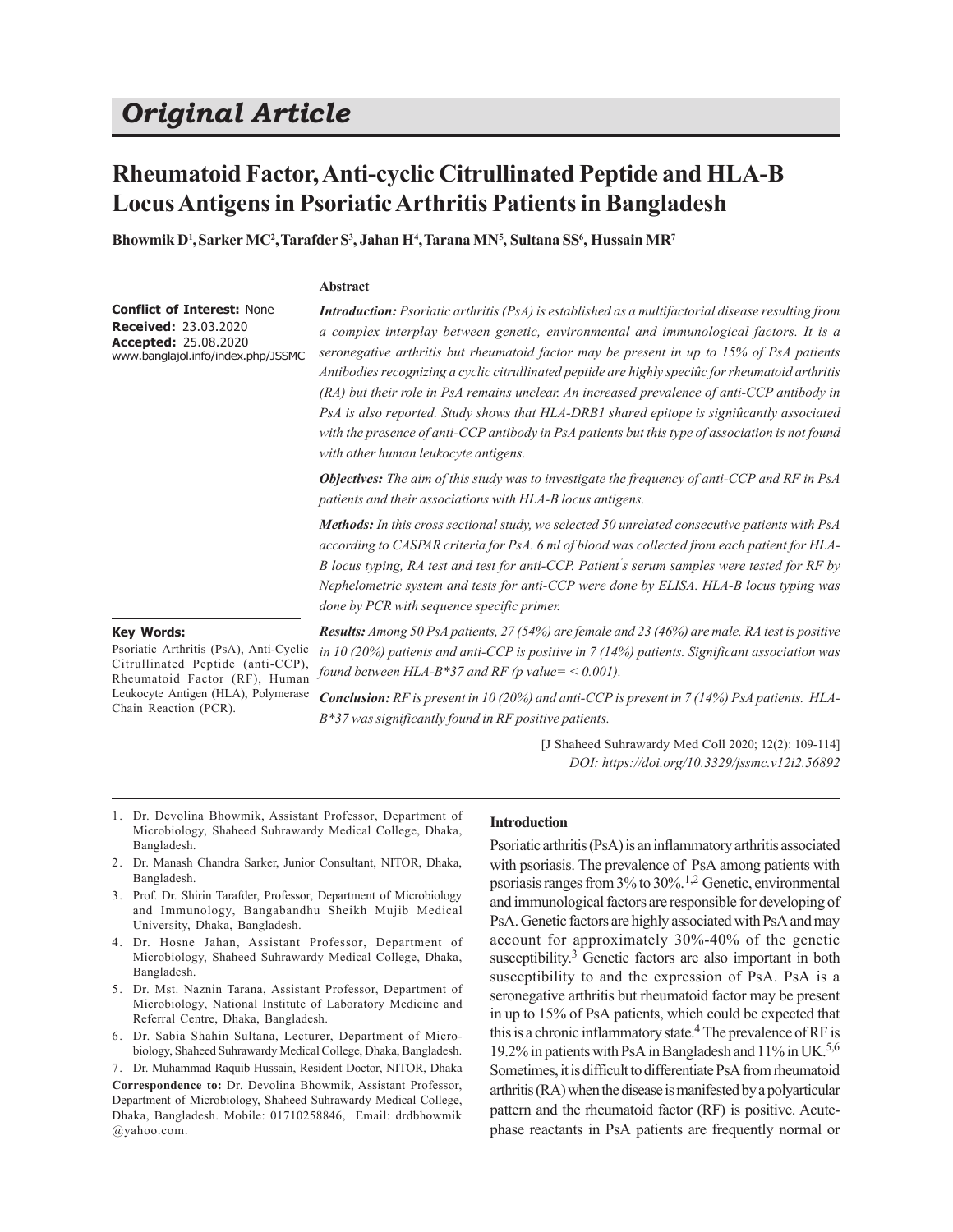J Shaheed Suhrawardy Med Coll Vol. 12, No. 2, December 2020

minimally elevated. There is no proven blood biomarker for predicting the diagnosis of PsA.7 Antibodies recognizing a cyclic citrullinated peptide are highly speciûc for rheumatoid arthritis (RA) but their role in PsA remains unclear. Recently, a study has reported, an increased prevalence of anti-CCP in PsA as 15.7%.<sup>8</sup> In Romania, the prevalence of anti-CCP is 12.5% and I5.6% in UK among PsA patients.<sup>9,6</sup> Anti-CCP is not always associated with the presence of RF and the presence of anti-CCP in PsA patients is signiûcantly associated with the HLA-DRB1 shared epitope.<sup>6</sup> There are few studies found to see the association of HLA-B locus antigens with RF factors and anti-CCP and regarding this aspect there is no data found in our country.

So the aim of this study is to observe the distribution of anti-CCP and RF in PsA patients and to assess their associations with HLA-B locus antigens.

#### **Materials and methods**

This study was conducted from March, 2015 to February, 2016 in the department of Microbiology and Immunology, BSMMU, Shahbagh, Dhaka.

Before starting work it was approved by BSMMU institutional review board (BSMMU/2015/9693, date-29/ 07/2015). This study was funded by the department of Microbiology and Immunology, BSMMU. In this cross sectional study, we selected 50 unrelated consecutive patients with PsA according to CASPAR criteria for PsA from Department of Rheumatology, Bangabandhu Sheikh Mujib Medical University (BSMMU), Dhaka. All patients were carefully phenotyped by rheumatologists. History of other associated autoimmune disease and past medical history were taken from previous records. Patients having other diagnosed autoimmune diseases in association with PsA were excluded for the present study. 6 ml of blood was collected from each patient for HLA-B locus typing, RA test and anti-CCP. Laboratory works were performed in the Department of Microbiology and Immunology, BSMMU, Shahbag, Dhaka.

## **Detection of RF by Nephelometry**

Patient' s serum samples were tested for RF by Nephelometric system. The lot no. and expiry date was checked. All components were allowed to reach room temperature prior to use. The test was done according to manufacturer instructions. RF was detected quantitatively and recorded as IU/ml. All steps were performed automatically by the system. RF>15 IU/ml was interpreted as positive. In order to ensure a valid test result controls was included in each test run. If the control values outside the range, the results of the assay were considered to be invalid.

## **Detection of Anti-CCP by ELISA**

Tests were done by ELISA using EURO-Diagnostica, Sweden ELISA kit. Result of anti-CCP was considered positive if it was e"25U/ml. In order to ensure a valid test result controls was included in each test run.

## **HLA-B locus typing**

Purified genomic DNA isolation was performed by DNA extraction kit according to manufacturer's instruction supplied with the PCR kit (QIAamp DNA Mini and Blood Mini Handbook 04/2010). After DNA extraction it was stored at  $-20^0C$  until PCR was done. Low-resolution single specific primer-polymerase chain reaction (SSP-PCR) was performed with SSP kit (DNA amplification was done by using Morgan<sup>TM</sup> HLA SSP B following manufacturer's instruction.). As low-resolution PCR reaction cannot always distinguish between closely related alleles. In this study, only serological level data were analyzed to avoid ambiguity. The amplified DNA was examined by agar gel electrophoresis that separates the DNA fragments by size. Specific HLA-B locus antigen was determined using the worksheet (supplied along with the kit).

## **Statistical Analysis**

All data, after collection by data sheet were checked, entered in computed based SPSS 22.0 for windows software. Categorical parameters are expressed as frequency and percentage. Comparisons between groups (continuous parameters) were done by unpaired t test. Statistical analysis of HLA-B locus antigens with anti-CCP and RF were determined by chi-square test. A *p*value of <0.05 was considered significant.

## **Results**

Table I shows among 50 PsA patients, 27 (54%) are female and 23 (46%) are male. Mean Age of patients is  $44.60 \pm 12.16$ years. RA test is positive in 10 (20%) patients and anti-CCP is positive in 7 (14%) patients. Most common clinical pattern of RA test positive PsA patients is symmetrical polyarthritis pattern 8(80%) and most common clinical pattern of Anti-CCP positive PsA patients is symmetrical polyarthritis pattern 9(90%)

Table II shows distribution of HLA-B locus antigens in anti-CCP positive and anti-CCP negative PsA patients. Among anti-CCP positive patients, most common identified HLA-B locus antigen was HLA-B\*7(42.85%) and among anti-CCP negative patients, most common identified HLA-B locus antigen was HLA-B\*15(39.53%). In this study, HLA-B\*15 was significantly found in anti-CCP negative patients (*p* value= 0.041) because HLA-B\*15 was found as 00% in anti-CCP positive and 39.53% in anti-CCP negative patients.

Table III shows distribution of HLA-B locus antigens in RF positive and RF negative PsA patients. Among RF positive patients, most common identified antigen was HLA-B\*7(30%), HLA-B\*15(30%), HLA-B\*37(30%) and among RF negative patients, most common identified antigen was HLA-B\*15(35%). When RF positive patients were compared with RF negative patients, association was found between HLA-B\*37 and RF ( $p$  value= < 0.001) because HLA-B\*37 was found as 30% in RF positive and 00% in RF negative patients.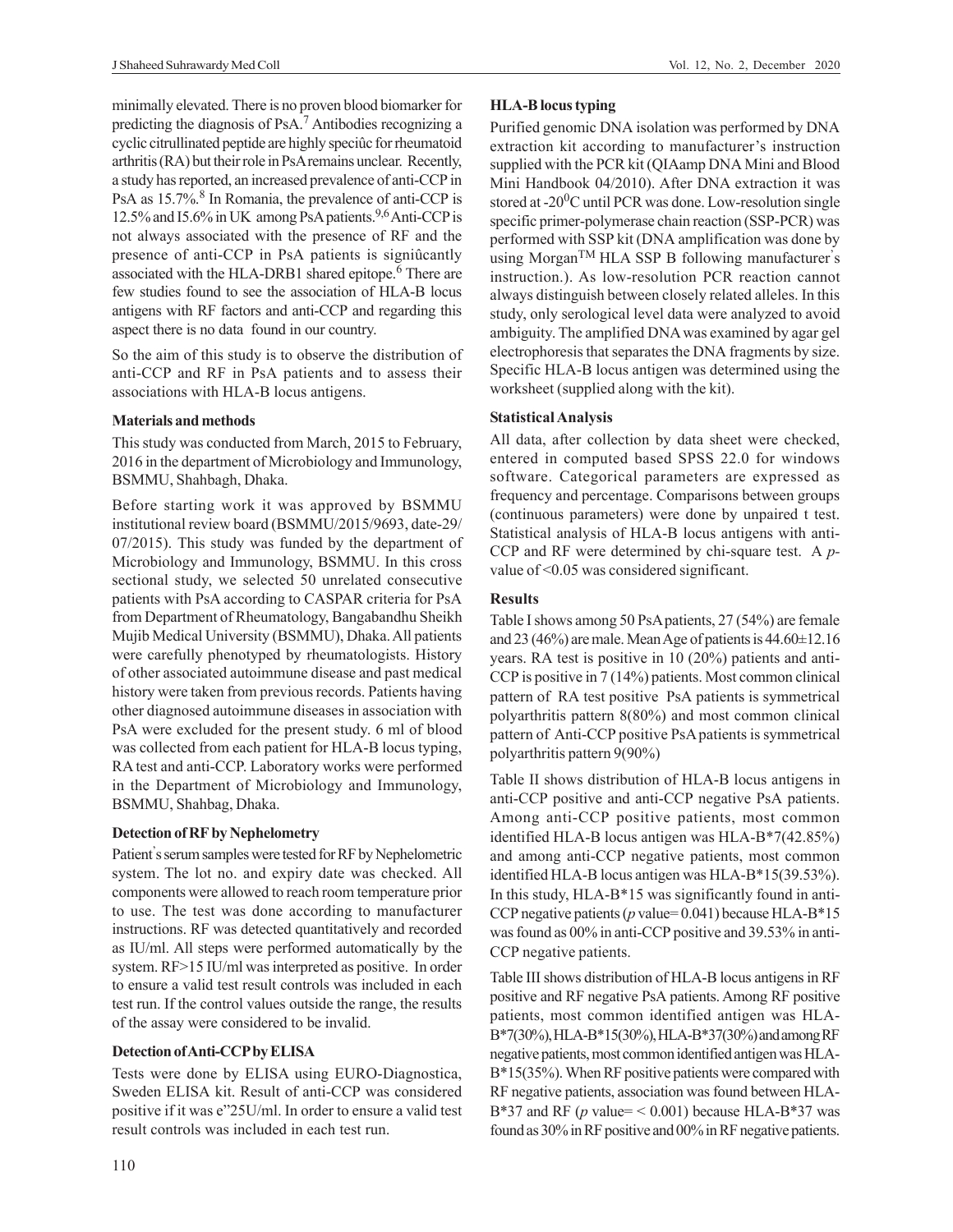#### **Results**

| Demographic and clinical features of the patients with psoriatic arthritis ( $n = 50$ ). |                                           |  |  |  |
|------------------------------------------------------------------------------------------|-------------------------------------------|--|--|--|
| Features                                                                                 | No. of patients                           |  |  |  |
| Number of female patients                                                                | 27(54%)                                   |  |  |  |
| Number of male patients                                                                  | 23(46%)                                   |  |  |  |
| Female: male ratio                                                                       | 1.2:1                                     |  |  |  |
| Mean Age $\pm SD$ (Year)                                                                 | $44.60 \pm 12.16$                         |  |  |  |
| RA test positive PsA patients                                                            | $10(20\%)$                                |  |  |  |
| Most common clinical pattern of RA test positive PsA patients                            | Symmetrical polyarthritis pattern 8(80%)  |  |  |  |
| Anti-CCP antibody positive PsA patients                                                  | 7(14%)                                    |  |  |  |
| Most common clinical pattern of Anti-CCP positive PsA patients                           | Symmetrical polyarthritis pattern 7(100%) |  |  |  |

Note: Figure within the parenthesis indicates percentage; The percentage does not matches the total no.

| <b>Table II</b>                                                                                                                  |                   |                   |           |  |  |  |
|----------------------------------------------------------------------------------------------------------------------------------|-------------------|-------------------|-----------|--|--|--|
| Distribution of HLA-B locus antigens among anti-CCP positive and anti-CCP negative psoriatic arthritis<br>patients ( $n = 50$ ). |                   |                   |           |  |  |  |
| HLA-B locus                                                                                                                      | Anti-CCP-positive | Anti-CCP negative | $P$ value |  |  |  |
| Antigens                                                                                                                         | patients (n=7)    | patients (n=43)   |           |  |  |  |
| $HLA-B*07(n=13)$                                                                                                                 | 3(42.85)          | 10(23.25)         | 0.273     |  |  |  |
| $HLA-B*13(n=5)$                                                                                                                  | 2(28.57)          | 3(6.97)           | 0.077     |  |  |  |
| $HLA-B*15(n=17)$                                                                                                                 | 00(00)            | 17(39.53)         | 0.041     |  |  |  |
| $HLA-B*27(n=12)$                                                                                                                 | 00(00)            | 12(27.90)         | 0.109     |  |  |  |
| $HLA-B*35(n=6)$                                                                                                                  | 1(14.28)          | 5(11.62)          | 0.841     |  |  |  |
| $HLA-B*37(n=3)$                                                                                                                  | 1(14.28)          | 2(4.65)           | 0.319     |  |  |  |
| $HLA-B*38(n=10)$                                                                                                                 | 1(14.28)          | 9(20.93)          | 0.683     |  |  |  |
| $HLA-B*39(n=3)$                                                                                                                  | 00(00)            | 3(6.97)           | 0.471     |  |  |  |
| $HLA-B*40(n=5)$                                                                                                                  | 1(14.28)          | 4(9.30)           | 0.683     |  |  |  |
| $HLA-B*44(n=6)$                                                                                                                  | 00(00)            | 6(13.95)          | 0.292     |  |  |  |
| $HLA-B*51(n=5)$                                                                                                                  | 1(14.28)          | 4(9.30)           | 0.683     |  |  |  |
| $HLA-B*52(n=7)$                                                                                                                  | 2(28.57)          | 5(11.62)          | 0.231     |  |  |  |
| $HLA-B*55(n=1)$                                                                                                                  | 00(00)            | 1(2.32)           | 0.683     |  |  |  |
| $HLA-B*56(n=2)$                                                                                                                  | 1(14.28)          | 1(2.32)           | 0.134     |  |  |  |
| $HLA-B*57(n=3)$                                                                                                                  | 1(14.28)          | 2(4.65)           | 0.319     |  |  |  |
| $HLA-B*58(n=2)$                                                                                                                  | 00(00)            | 2(4.65)           | 0.560     |  |  |  |

HLA= Human leukocyte antigen ; Figure within the parenthesis indicates percentage.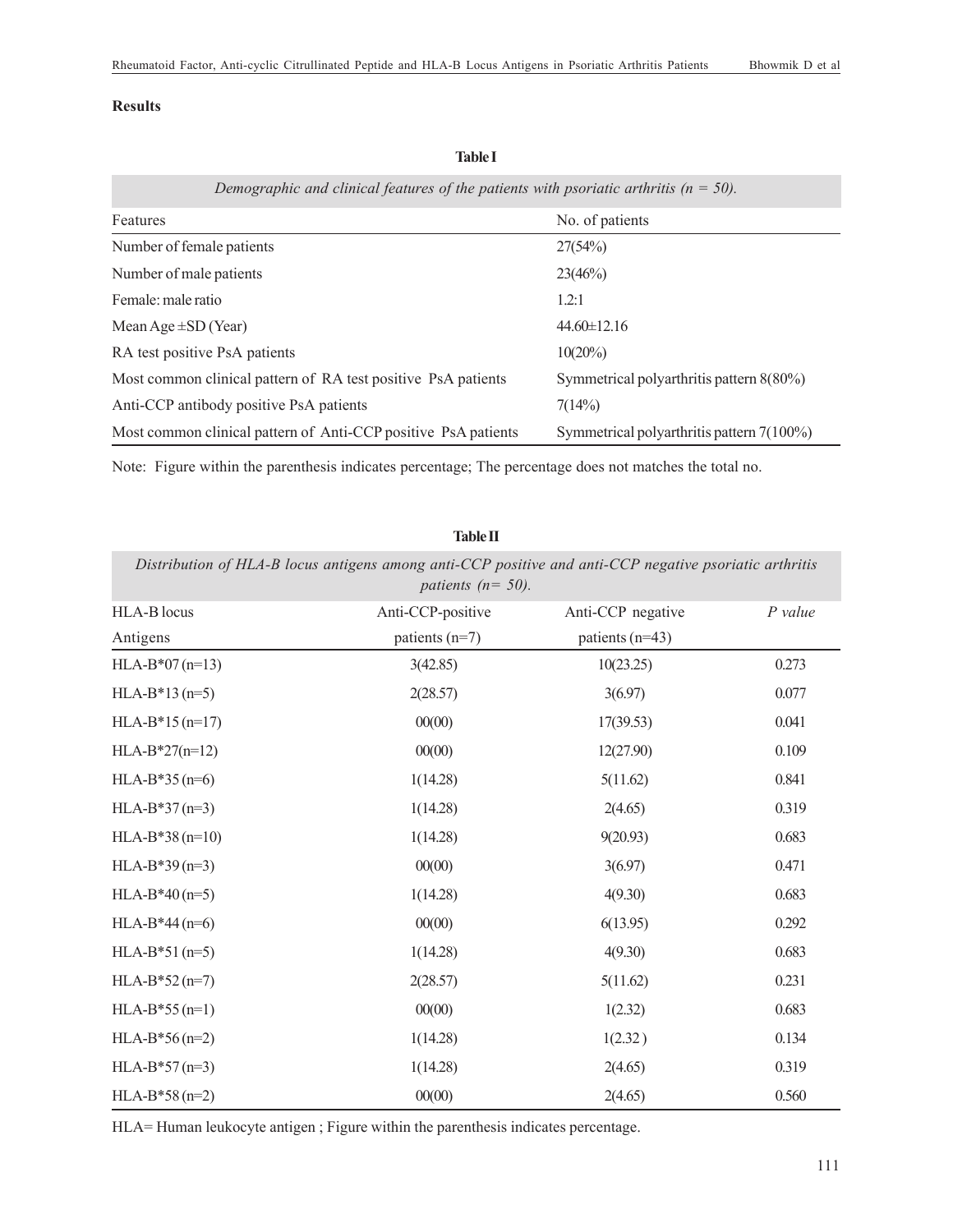| HLA-B locus Antigens | RF-positive         | RF-negative       | $P$ value |
|----------------------|---------------------|-------------------|-----------|
|                      | Patients ( $n=10$ ) | patients $(n=40)$ |           |
| $HLA-B*07(n=13)$     | 3(30)               | 10(25)            | 0.747     |
| $HLA-B*13(n=5)$      | 2(20)               | 3(7.5)            | 0.238     |
| $HLA-B*15(n=17)$     | 3(30)               | 14(35)            | 0.765     |
| $HLA-B*27(n=12)$     | 00(00)              | 12(30)            | 0.092     |
| $HLA-B*35(n=6)$      | 00(00)              | 6(15)             | 0.192     |
| $HLA-B*37(n=3)$      | 3(30)               | 00(00)            | < 0.001   |
| $HLA-B*38(n=10)$     | 2(20)               | 8(20)             | 1.00      |
| $HLA-B*39(n=3)$      | 00(00)              | 3(7.5)            | 0.371     |
| $HLA-B*40(n=5)$      | 1(10)               | 4(10)             | 1.00      |
| $HLA-B*44(n=6)$      | $\boldsymbol{00}$   | 6(15)             | 0.191     |
| $HLA-B*51(n=5)$      | 1(10)               | 4(10)             | 1.00      |
| $HLA-B*52(n=7)$      | 2(20)               | 5(12.5)           | 0.541     |
| $HLA-B*55(n=1)$      | 00(00)              | 1(2.5)            | 0.613     |
| $HLA-B*56(n=2)$      | 2(20)               | 00(00)            | 0.06      |
| $HLA-B*57(n=3)$      | 1(10)               | 2(5)              | 0.552     |
| $HLA-B*58(n=2)$      | 00(00)              | 2(5)              | 0.470     |

**Table III**

*Distribution of HLA-B locus antigens among RF positive and RF negative psoriatic arthritis patients (n= 50).*

Note: HLA= Human leukocyte antigen; Figure within the parenthesis indicates percentage.

#### **Discussion**

Psoriatic arthritis (PsA) is a genetically complex autoimmune disease and is a member of the spondyloarthopathy group. The CASPAR criteria, can facilitate the diagnosis of PsA and it is an internationally accepted criteria.10 PsA is a seronegative arthritis. Recently some studies have reported that RF and anti-CCP are also present in psoriatic arthritis patients.

There were 54% female and 46% male patients in this study. Female: male ratio was 1.2:1 which is almost similar with the findings of study on Caucasian patients. In which female: male ratio was  $1:1$ .<sup>11</sup> Study on patients of Iran showed that the prevalence of PsA among men was not significantly different from that of women.<sup>12</sup> But study in Bangladesh and in South India, there was a different feature, female: male ratio was 1:1.74 and 1:1.7 respectively.<sup>5,13</sup> So, in this aspect, different pictures are seen in different study. However, it is not clear whether this gender-related difference is secondary to differences in occupational physical activity, hormonal changes or other factors.

In this study, Mean age of PsA patients was 44.60±12.16 (mean±SD) years and patients age range is in between 1970 years which is almost similar to the findings of other studies. Study on Bangladeshi patients, Mean age of patients was  $38.85 \pm 13.28$  years.<sup>5</sup> Another study on patients of Iran, the Mean age of patients was  $44.8 \pm 13.2$  years.<sup>14</sup> Above findings indicate that PsA develops predominantly at 3rd, 4th and 5th decade of life.

Anti-CCP is highly speciûc for rheumatoid arthritis (RA) but their role in PsA remains unclear. In our study, 14% patients were positive for anti-CCP. Study in Romania showed that the prevalence of anti-CCP was 15.7% in PsA patients.<sup>8</sup> Another study in Romania, showed the prevalence of anti-CCP was 12.5%.<sup>9</sup> Study in UK, showed prevalence of anti-CCP was I5.6% in PsA patients.<sup>6</sup> These results are more or less similar with this study. This result confirmed that anti-CCP is present in PsA patients but the prevalence is lower than rheumatoid arthritis (RA) patients because in rheumatoid arthritis, 95.7% patients were positive for anti-CCP. 6

PsA is a seronegative arthritis but rheumatoid factor may be present in up to 15% of PsA patients.<sup>4</sup> In this study 20% patients were positive for RF. Similar type of finding was found on Bangladeshi patients and the prevalence of RF was 19.2%; study on Canadian patients the prevalence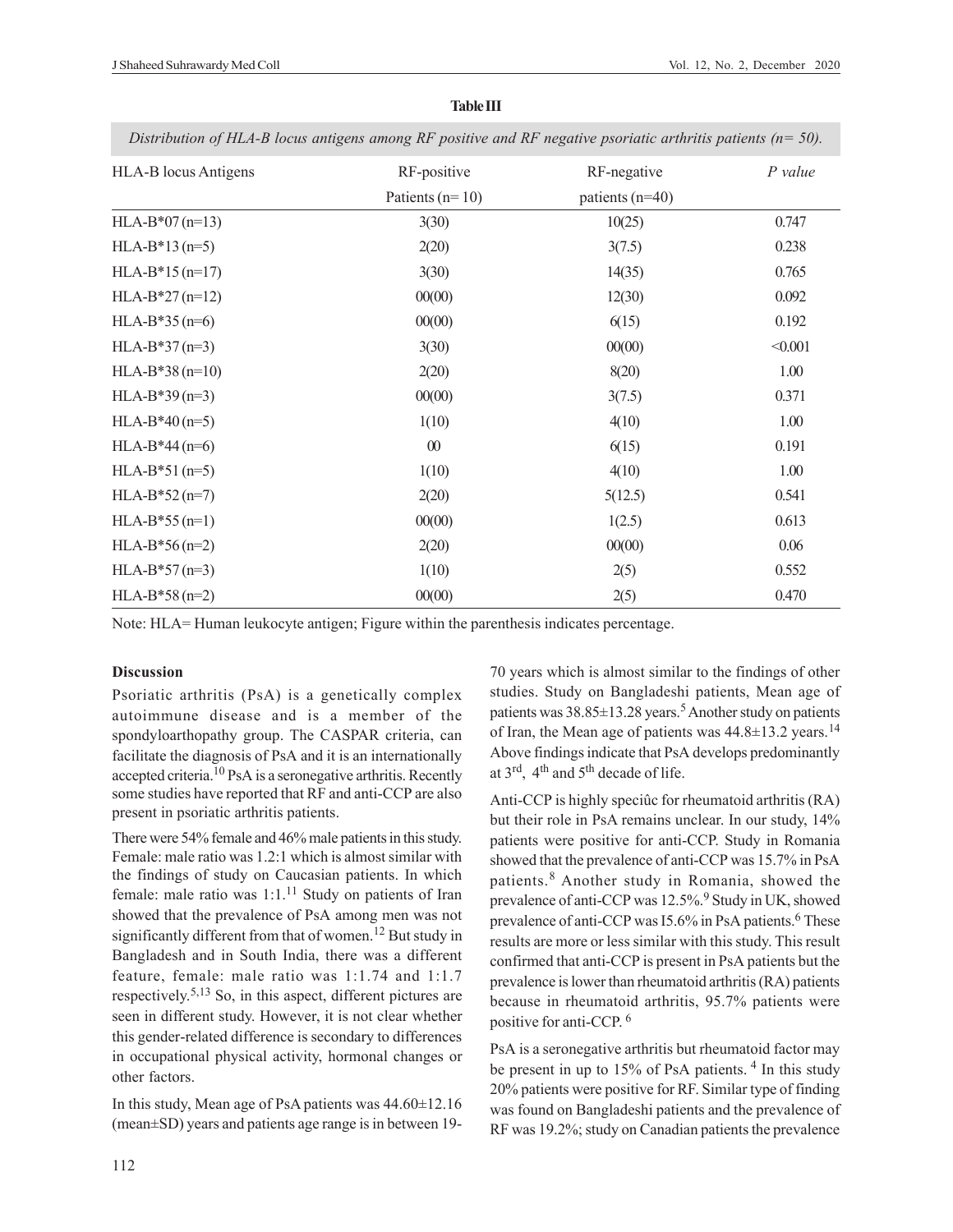of RF was 15% in PsA patients.<sup>5,4</sup> This result confirmed that RF is present in PsA patients but prevalence is low than rheumatoid arthritis patients because in rheumatoid arthritis, 100% patients were positive for RF.<sup>6</sup> So, genetic characteristics of PsA are different from RA.

All patients positive for anti-CCP had symmetric polyarthritis pattern and 80% RF positive patients had symmetrical polyarthritis pattern in our study. Study on patients of Bangladesh shows that symmetrical polyarthritis pattern is the predominant pattern found in all RF and anti-CCP positive PsA patients.<sup>15</sup> Study on patients of Cairo, Egypt also found the same feature that all anti-CCP antibody positive PsA patients had symmetrical polyarthritis pattern and one had axial joint involvement.16 In UK, symmetrical polyarthritis was the predominant clinical pattern in anti-CCP and RF positive PsA patients. There is evidence that anti-CCP antibody positive PsA patients are highly associated with RA-like polyarticular involvement and may be associated with the HLA-DRB1 shared epitope (SE).<sup>6</sup> It may be possible that anti-CCP or RF positive typical PsA patients may have concomitant rheumatoid arthritis. So, HLA-DRB1 typing is needed in anti-CCP and RF positive PsA patients to justify this type of association.

Genes in the major histocompatibility complex (MHC) or human leukocyte antigen (HLA) have been mapped to chromosome 6p21.3. They encode a series of glycoproteins that play an important part in immunological self and nonself discrimination by presenting antigens to  $T$  cells.<sup>10</sup> A lot of work has been done to find out the degree and nature of association of human leukocyte antigens and PsA. Due to high degree of polymorphism within the genes of HLA, the precise genetic cause of the association has been difficult to define.

In this study, HLA-B\*15 was found statistically more significant in anti-CCP negative patients (*p* value= 0.041) because the frequency of HLA-B\*15 was 17(39.53%) in anti-CCP negative patients and 00(00%) in anti-CCP positive patients. In my knowledge, this type of association was not found in any study. This finding suggests that the genetic cause of PsA is different but proper explanation regarding this type of finding was not found. So, HLA-B\*15 may have protective role against anti-CCP antibody in Bangladeshi PsA patients.

HLA-B\*37 was statistically significant in RF positive patients (*p* value <0.001) in this study. I did not find any study in which this type of association was found. This finding indicates that HLA-B\*37 allele confer an association with RF positive patients in Bangladesh. The role of RF in the pathogenesis of PsA in not well established. It may be possible that these RF positive patients had concomitant rheumatoid arthritis. Study on patients in UK, 60% RF positive PsA patients carry HLA-DRB1 shared epitope.<sup>6</sup> So, HLA-DRB1 typing is needed in RF positive PsA patients to justify this type of association. There is evidence that false positive RF was found in 13% of patients with PsA.16 In our study, only one patient had high titer for RA test (402 IU/ml) and the titer of RA test of other patients was low (32.8- 48.5 IU/ml). We exclude PsA patients suffering from hepatitis, SLE, other joint diseases such as typical rheumatoid arthritis, ankylosing spondylitis, gout and autoimmune disease. By using a cut off at a higher specificity, it may be possible to reduce the number of false positive results. So, further study with a standard cut off value for RA test is however needed to justify this type of associations. In my knowledge, two studies were found regarding the distribution of HLA-B locus antigens in relation to anti-CCP and RF in PsA patients. Study in Italy, showed that there was no association found between HLA-B locus antigens and anti-CCP in PsA patients.17 Study in UK, showed that HLA-B\*27 was not associated with anti-CCP and RF positive PsA patients.<sup>6</sup> In that study, all anti-CCP positive PsA patients carry HLA-DRB1 shared epitope.<sup>6</sup> So, along with HLA-B locus typing, HLA-DRB1 typing should be needed in PsA patients.

#### **Conclusions**

20% and 14% PsA patients are positive for RF and anti-CCP antibody respectively in this study. In relation to anti-CCP, HLA-B\*15 was associated with anti-CCP negative patients. In relation to RF, HLA-B\*37 was significantly found in RF positive patients. Because of small sample size, study population in this study may not represent the entire PsA patients in Bangladesh. So, before drawing firm conclusion further study is needed on large group of PsA patients to justify this type of association.

#### **References**

- 1. Zachariae H (2003). Prevalence of joint disease in patients with psoriasis: implications for therapy, *Am J Clin Dermatol* 4:441-447.
- 2. Gelfand JM, Gladman DD, Mease PJ, et al (2005). Epidemiology of psoriatic arthritis in the population of the United States, *J Am Acad Dermatol* 53: 573.
- 3. Winchester R, Minevich G, Steshenko V, Kirby B, Kane D, Greenberg DA *et al*. (2012). HLA associations reveal genetic heterogeneity in psoriatic arthritis and in the psoriasis phenotype, *Arthritis & Rheumatism*; 64(4): 1134–1144.
- 4. Gladman DD, Anhorn KA, Schachter RK and Mervart H (1986). HLA antigens in psoriatic Arthritis, *Journal of Rheumatology*; 13: 586–92.
- 5. Siddique MRU, Rashid MM, Wahab MA, Khondker L, Jamaluddin M, Shamim SMA *et al.* (2012). Clinical Spectra of Psoriatic Arthritis Interfacing Psoriatic Patients, *Community Based Medical Journal*; 1(2): 26-31.